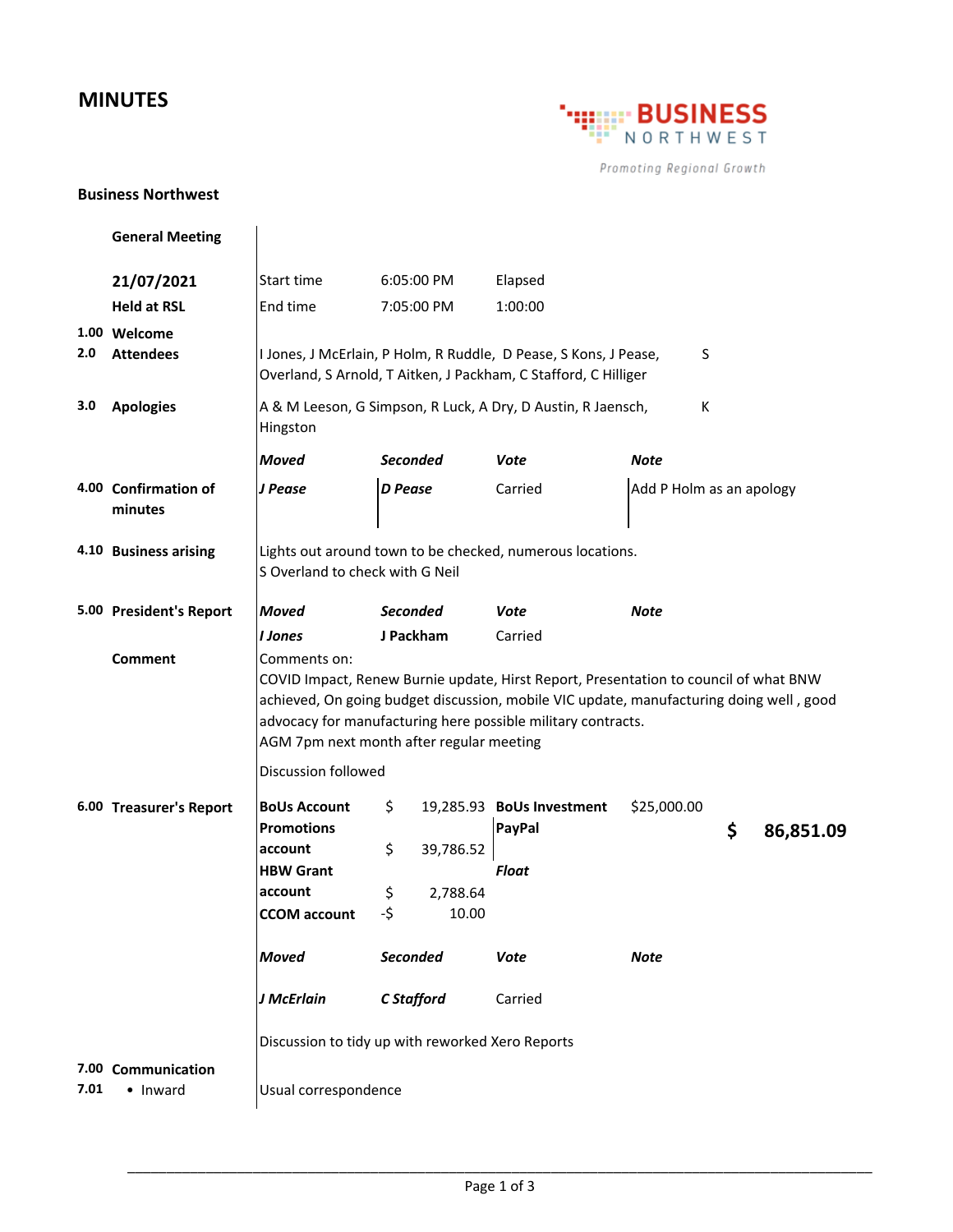| 7.02 | • Outwards                                                                        |                                                                                                                                                                                                                                                                                                                                                                                                                                                                                                                                                                                                                                                                                                                                                                                                                                                                                                                                                                                                                                                                                                                                                                                         |                                                                                          |  |  |  |
|------|-----------------------------------------------------------------------------------|-----------------------------------------------------------------------------------------------------------------------------------------------------------------------------------------------------------------------------------------------------------------------------------------------------------------------------------------------------------------------------------------------------------------------------------------------------------------------------------------------------------------------------------------------------------------------------------------------------------------------------------------------------------------------------------------------------------------------------------------------------------------------------------------------------------------------------------------------------------------------------------------------------------------------------------------------------------------------------------------------------------------------------------------------------------------------------------------------------------------------------------------------------------------------------------------|------------------------------------------------------------------------------------------|--|--|--|
| 7.03 | • Media                                                                           | Regular 7BU broadcasts, Advocate and channel 7 news re traffic lights<br>Mount St. / 3 Mile Line                                                                                                                                                                                                                                                                                                                                                                                                                                                                                                                                                                                                                                                                                                                                                                                                                                                                                                                                                                                                                                                                                        | Facebook<br>Followers 495<br>Instagram 155<br>LinkedIn 542<br>YouTube<br>Burnie 2.0 700+ |  |  |  |
|      | 7.04 Membership update                                                            | 184                                                                                                                                                                                                                                                                                                                                                                                                                                                                                                                                                                                                                                                                                                                                                                                                                                                                                                                                                                                                                                                                                                                                                                                     |                                                                                          |  |  |  |
|      | 8.00 General Business                                                             |                                                                                                                                                                                                                                                                                                                                                                                                                                                                                                                                                                                                                                                                                                                                                                                                                                                                                                                                                                                                                                                                                                                                                                                         |                                                                                          |  |  |  |
|      | 8.01 Breakfast sessions                                                           | No Breakfast at present. Will organise list in next few weeks<br>Our Sept 15th meeting will be held at the new UTAS campus<br>P Holm question re Seed bank operator. Ian has been unable to contact him as the venue<br>seems to be closed more than it is open                                                                                                                                                                                                                                                                                                                                                                                                                                                                                                                                                                                                                                                                                                                                                                                                                                                                                                                         |                                                                                          |  |  |  |
|      | 8.02 Events                                                                       | North West Business Awards will be in November 20th at Town Hall, WWC on board \$3K.<br>Congratulate Paul Robert-Thompson and Table Cape for appearing on a stamp.                                                                                                                                                                                                                                                                                                                                                                                                                                                                                                                                                                                                                                                                                                                                                                                                                                                                                                                                                                                                                      |                                                                                          |  |  |  |
|      | 8.03 Chamber Alliance<br>update<br>8.04 Promotions                                | Will be meeting in Campbell Town next week with minister (Jane Howlett) - forward any<br>questions<br>Burnie 2.0 project and Renew Burnie updates.                                                                                                                                                                                                                                                                                                                                                                                                                                                                                                                                                                                                                                                                                                                                                                                                                                                                                                                                                                                                                                      |                                                                                          |  |  |  |
|      | 8.05 Tourism                                                                      | THA update, best 6 weeks exceptional trade, EVRG YouTube, Mobile VIC update. Discussion<br>followed                                                                                                                                                                                                                                                                                                                                                                                                                                                                                                                                                                                                                                                                                                                                                                                                                                                                                                                                                                                                                                                                                     |                                                                                          |  |  |  |
|      | 8.06 Retail / Real Estate /<br><b>Business / Performing</b><br>Arts / Agriculture | - Retail<br>D Pease / J Pease; still strong compared to 2019 figures, parking pretty full is a good sign,<br>confident enough to take over Tuffware Store.<br>Congratulations to Pease family for doing this.<br>- Real Estate,<br>C Stafford;<br>Listing tough to get, new listing sell as soon as listed, lots of buyers.<br>I jones;<br>Spoke to R Luck and N Bond (Knight Frank) crazy market, lots of money flowing from Hobart<br>and Launceston for North West commercial properties.<br>- Construction<br>S Arnold;<br>Timber supplies will tighten with COVID impact in SA impacting truss construction. Orders<br>now ready Feb / Mar. Some small contractors going bust stretched on progress payments by<br>banks etc not getting paid. Knock on effect will be a shame. MBA met with State govt. Non<br>qualified people working now as so much work around, staff issues affecting most major<br>builders.<br>T Aitken;<br>steady business, hope for military contracts comes through, sales to big manufacturers down<br>due to world markets. Pipeline business light, mines ok, Grange good AFR article, mining<br>sector on Shakey ground slow down on global markets |                                                                                          |  |  |  |